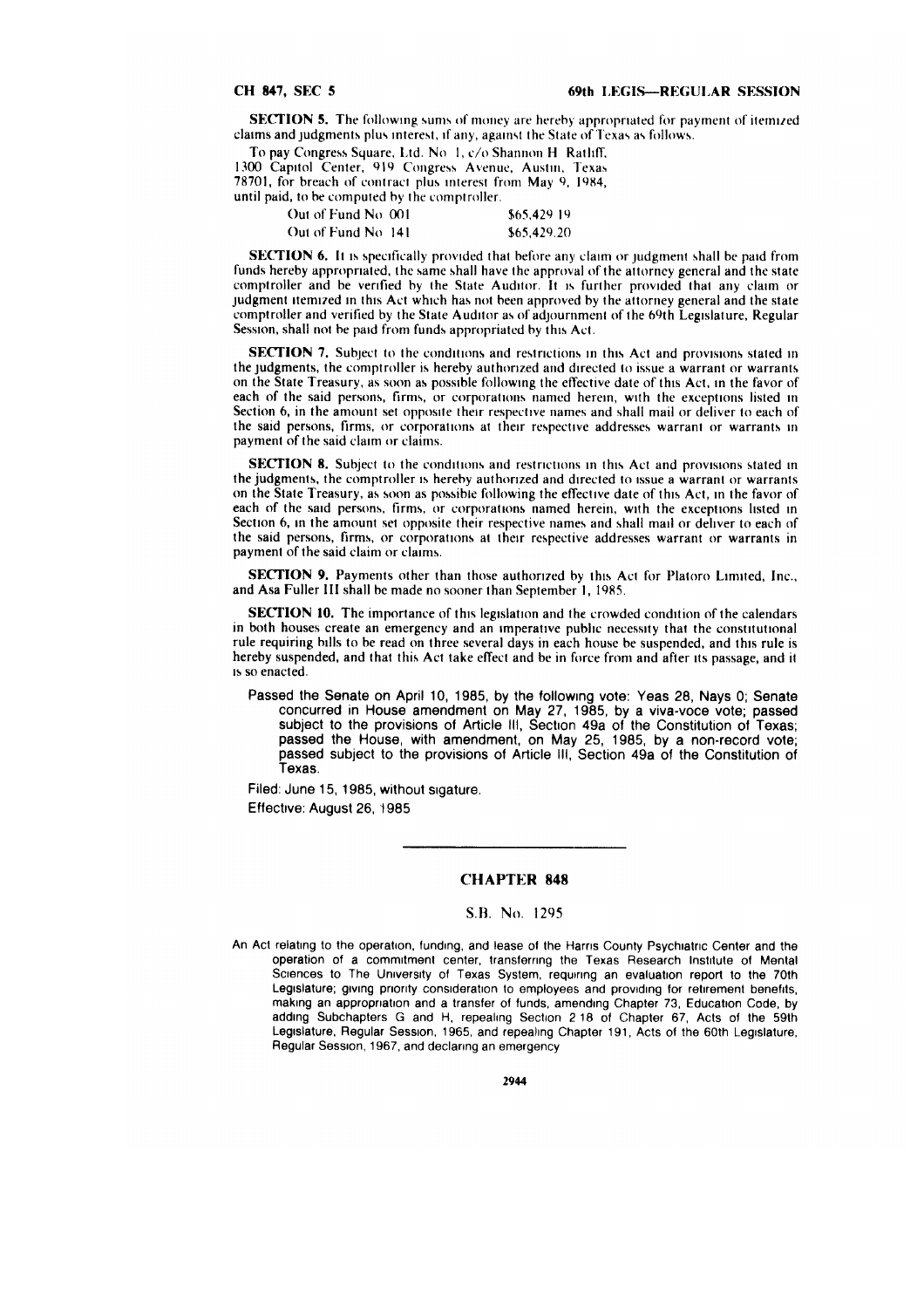# *Be it enacted by the Legislature of the State of Texas:*

SECTION 1. Chapter 73, Education Code, is amended by adding new Subchapters **G** and H to read as follows:

# *"SUBCHAPTER G. HARRIS COUNTY PSYCHIATRIC CENTER*

*"Section 73.401. ESTABLISHMENT The Harris County Psychiatric Center has been developed and built by Harris County, Texas, and the Texas Department of Mental Health and Mental Retardation. The facilities of the Harris County Psychiatric Center to be operated by The University of Texas System shall be operated consistent with the rules and regulations of the board of regents and with the provisions of this subchapter.*

*"Section 73.402. MISSION. The Harris County Psychiatric Center has been established with the mission of caring for mentally ill persons; other major parts of this mission include research into the causes and cures of mental illness and the education of professionals in the care of the mentally ill.*

*"Section 73.403. OPERATION OF COMMITMENT CENTER. Harris County and/or the Mental Health and Mental Retardation Authority (MHMRA) of Harris County may operate on the premises of the Harris County Psychiatric Center a commitment center, the functions of which may include patient screening, intake, and admissions (both voluntary and involuntary) to the Harris County Psychiatric Center as may be provided for in a lease and/or sublease and operating agreement as authorized under Section 73.405 of this code. The functions of the Harris County Psychiatric Commitment Center located on the premises of the Harris County Psychiatric Center both in terms of operation and in terms of funding shall not be the responsibility of the Texas Department of Mental Health and Mental Retardation or The University of Texas System. As may be provided for in a lease and/or sublease and operating agreement, The University of Texas System may charge for any support services provided by the Harris County Psychiatric Center to the commitment center.*

*"Section 73.404. FUNDING. (a) Funding for the state-supported facilities and operations of the Harris County Psychiatric Center shall be provided through legislative appropriations to the Texas Department of Mental Health and Mental Retardation and to The University of Texas System, and any appropriations to the department for the Harris County Psychiatric Center shall be transferred to The University of Texas System in accordance with the General Appropriations*<br>Act and the lease and/or sublease and operating agreement provided for in Section 73.405 of this code. Legislative appropriations may be for any further construction at the Harris County<br>Psychiatric Center; for equipment, both fixed and movable; for utilities, including data processing *and communications; for maintenance, repairs, renovations, and additions; for any damage or destruction; and for operations of the Harris County Psychiatric Center; provided, however, that as to funding for Harris County Psychiatric Center operations, legislative appropriations shall not exceed 85 percent of the total operating costs of the entire Harris County Psychiatric Center, exclusive of any costs of the commitment center.*

*"'(b) Any funding, under a lease and/or sublease and operating agreement wherein The University of Texas System is the lessee, for the county-supported and/or MHMRA-supported facilities and operations of the Harris County Psychiatric Center, which may be provided through county appropriations, including funds made available by the Harris County Mental Health and Mental Retardation Authority, or from gifts and grants, shall be transferred in accordance with the lease and/or sublease and operating agreement provided for in Section 73.405 of this code. Such funds may be for any further construction at the Harris County Psychiatric Center; for equipment, both fixed and movable; for utilities, including data processing and communications; for maintenance, repairs, renovations, and additions for any damage or destruction; and for Harris County Psychiatric Center operations which latter funding may be proportional to the total costs of The University of Texas System operating the entire Harris County Psychiatric Center, exclusive of any additional cost of Harris County and/or MHMRA operating the commitment center, which costs shall remain the sole responsibility of Harris County and/or MHMRA.*

*"Section 73.405. OPERATIONS. (a) The state-supported facilities of the Harris County Psychiatric Center shall be leased to and operated and administered by The University of Texas System in accordance with a lease and operating agreement. The county-supported and/or MHMRA-supported facilities, exclusive of the commitment center, may be leased and/or subleased by The University of Texas System in the same lease and/or sublease and operating agreement. Any lease and/or sublease and operating agreement shall provide for a lease payment by The University of Texas System of no more than \$1 per year plus other good and valuable consideration as provided for in Section 73.406 of this code.*

*"(b) In any lease and/or sublease and operating agreement, the board of regents of The University of Texas System shall be the governing board of the Harris County Psychiatric Center facilities that are leased and/or subleased and operated by The University of Texas System.*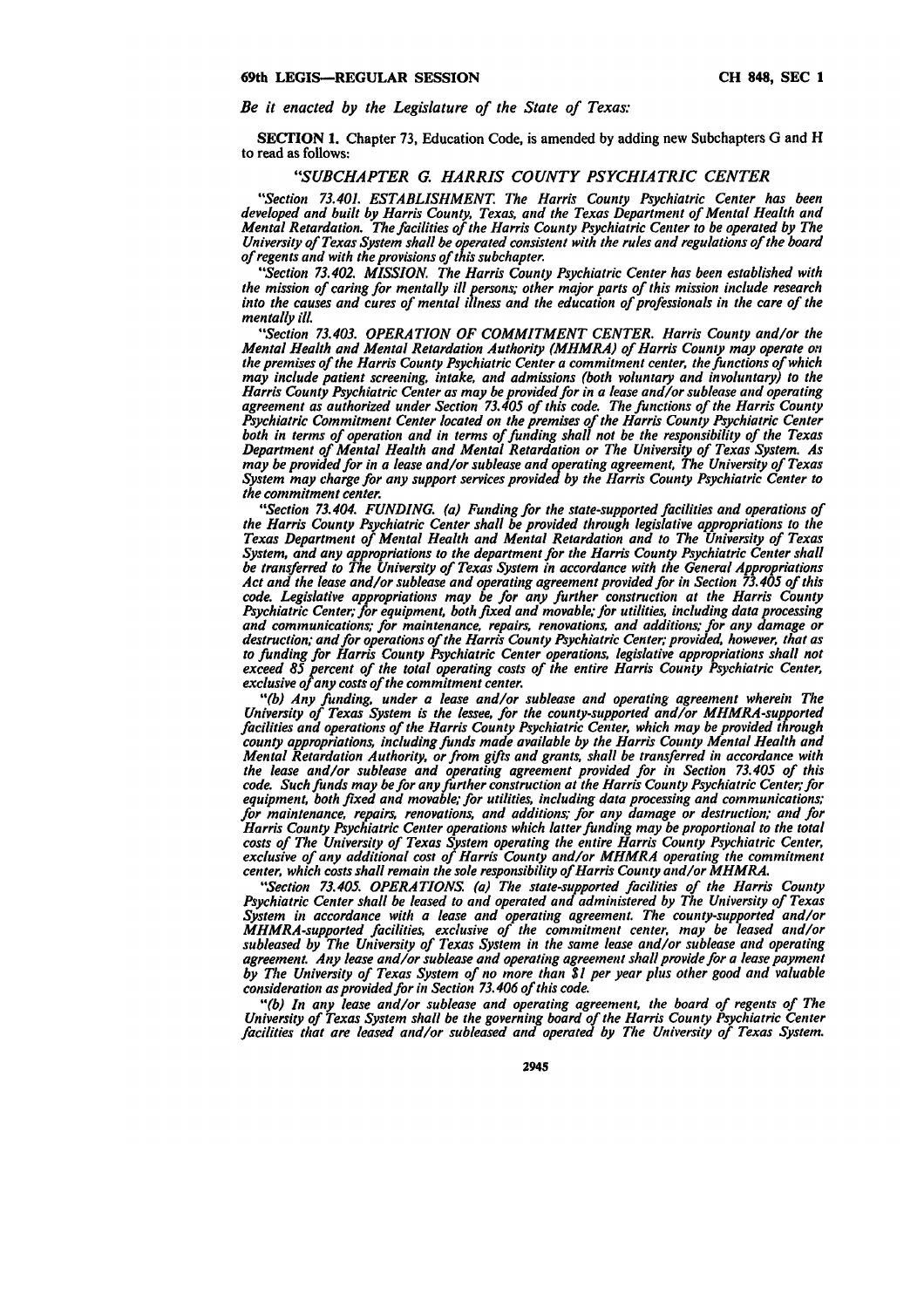#### **CH 848, SEC I**

*"(c)* Any lease and/or sublease and operating agreement may provide all necessary or desirable terms for the operation of the Harris County Psychiatric Center and may provide for dutes and powers with respect to medical and legal *matters.,* Harris *Countv* Psychiatric Center administra*tion,* staffing, patient services, reports, annual operating budgets of the Harris County Pvychiatric Center, and transfers of appropriated funds as provided for in Section 73.404 of this code.

"(d) Any lease and/or sublease and operating agreement shall provide that The University of Texas System shall cause the Harris County Psychiatric Center to be operated in accordance with the standards for accreditation of the Joint *Commission* on Accreditation of *Hospitals;* that all financial transactions and performance programs may be appropriately audited, that an admission, discharge, and transfer coordination policy be established, that appropriate patient data be made available to the department, MHMRA, and the county, including but not limited to diagnosis and lengths of stay; and that a priority of patient treatment policy be evtablished.

"Section 73.406. REVENUES. That portion of any revenues related to the provision of patient services through the operation of the Harris County Psychiatric Center facilities that are leased and/or subleased **by** and to The University of Texas System shall be accounted for and expended in accordance with the rules, regulations, and bylaws of The University of Texas System and in such manner that such revenues will reduce appropriated and *funded* requirements by both the state and county or MHMRA on a prorated basis, all as may be provided for in a lease and/or sublease and operating agreement.

## *"SUBCHAPTER H. RESEARCH INSTITUTE*

"Section 73.501. *TRANSFER* AND LEASE OF FACILITIES. (a) The governance, operation, management, and control of the Texas Research Institute of Mental Sciences created by Chapter 427, Acts of the 55th Legislature, Regular Session, 1957, as amended (Article 3174b-4, Vernon's Texas Civil Statutes), and all land, buildings, improvements thereon, and major fixed equipment comprising said institute shall be leased from the Texas Department of Mental Health and Mental Retardation and transferred to the board of regents of The University of Texas System for \$1 a year and shall be subject to the provisions of Subdivision (9) of Subsection (a) of Section **65.** 02 of the Education Code.

"(b) All land, buildings, and improvements thereon and major fixed equipment comprising said institute leased by The University of Texas System shall be utilized only for purposes of patient care services, research, and education related to mental health and mental retardation. The Texas Department of Mental Health and Mental Retardation may sell or otherwise dispose of the land, buildings, improvements thereon, or major fixed equipment provided that the proceeds from the sale or other disposition shall be used for the same purposes in Harris County; and further provided, that the board of regents of The University of Texas System, prior to such sale or other disposition, has approved of such sale or disposition and the allocation of proceeds.

"Section 73.502. TRANSFER OF GIFTS, GRANTS, UNEXPENDED BALANCES, CON-TRACTS, AND OBLIGATIONS. Any gifts, grants, unexpended balances of appropriated or *unappropriated* funds, and all movable equipment held by the Texas Department of Mental *Health* and Mental Retardation for, on behalf oj, *or* for the use and benefit of the Texas Research Institute of Mental Sciences are hereby transferred to The University of Texas System; provided, however, that all previously appropriated funds for statewide training of department personnel and program evaluation by the institute shall be retained by the department. All contracts and written obligations of every kind and character entered into by the Texas Department of Mental Health and Mental Retardation for and on behalf of the Texas Research Institute of Mental Sciences are ratified, confirmed, and validated, and in all *-uch* contracts and written obligations, the board of regents of The University of Texas System is substituted in lieu and shall stand and act in place and stead of the Texas Department of Mental Health and Mental Retardation; provided, however, that an advisory committee shall be established with regard to research protocols and the commissioner of the department shall be a member; provided *firther,* that The University of Texas System may contract with the department for continued extramural and other laboratory consultative services. The Texas Department of Mental Health and Mental Retardation, Harris County, and the Mental Health and Mental Retardation Authority of Harris County shall provide for the continuity of inpatient and outpatient care of the patients and programs operated at the Texas Research Institute of Mental Sciences and may contract for the provision of such services in accordance with the provisions of and appropriations provided in the General Appropriattons Act.

"Section 73.503. EMPLOYEES. (a) Present institute personnel shall be allowed to apply for employment with The University of Texas System, Harris County, or the Mental Health and Mental Retardation Authority of Harris County and be given priority consideration for such employment.

**"(b)** If employed by The University of Texas System, when the Texas Research Institute of Mental Sciences is transferred to The University of Texas System, employees of the institute who become employees of The University of Texas System shall become members of the Teacher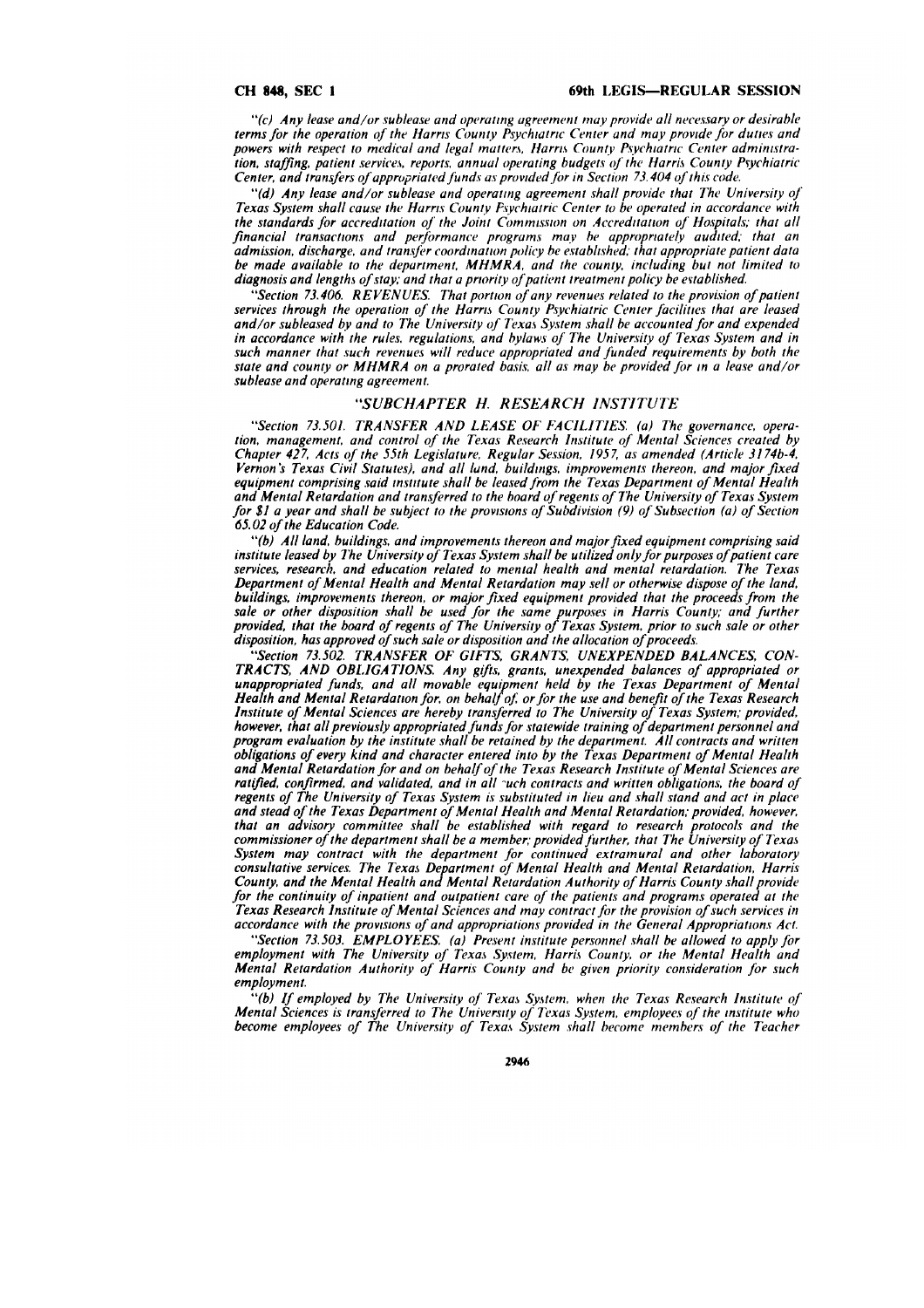### 69th LEGIS-REGULAR SESSION

Retirement System of Texas, if they are otherwise eligible under the law and rules governing membership, and all their service and salary credit shall be transferred from the Employees Retirement System to the Teacher Retirement System, subject to Subsections (c) and (d) of this section

 $\mathcal{C}(\epsilon)$  Service of those employees that was covered by the Employees Retirement System before the transfer shall thereafter be regarded as service that was covered by the Teacher Retirement System. The law and rules of the Teacher Retirement System pertaining to membership, service and salary credit, member contributions, and reinstatement of withdrawn accounts shall apply to service occurring before the transfer, except that the member contribution rate for such service shall be that in effect for members of the Employees Retirement System. Member contributions previously withdrawn from the Employees Retirement System may be reinstated in the Teacher Retirement System only subject to the laws and rules governing reinstatement of accounts and credit in the Teacher Retirement System

"(d) Military service credit already established with the Employees Retirement System will be credited by the Teacher Retirement System only when the employee's service credit, excluding military credit, in the Teacher Retirement System consists of at least 10 years. Deposits for military credit transferred under Subsection (e) of this section will be placed in the member savings account of the employee and refunded if the employee dies or retires on a disability benefit before obtaining 10 years of credit. An employee may obtain a total of no more than five years of military service credit in the Teacher Retirement System, including military credit transferred pursuant to this section, and may not receive duplicate credit for the same military duty.

"(e) When credit is transferred pursuant to this section or as soon thereafter as possible, the Employees Retirement System shall transfer to the Teacher Retirement System the following.

"(1) all amounts in the individual member accounts with the Employees Retirement System of employees described in Subsection (b) of this section and any member contributions subsequently received for these employees for service before the date of transfer; and

 $\degree$ (2) an amount from the state accumulation fund determined by the actuary of the Employees Retirement System to be such that the transfer of funds and service credit under this section will neither increase nor diminish the period required to amortize the unfunded liability of that system.

"(f) An employee described in Subsection (b) of this section shall not be entitled to a refund of contributions or retirement from the Employees Retirement System in lieu of the transfer of credit provided by this Act. After the transfer of the institute to The University of Texas System, the employee shall not be entitled to credit in the Employees Retirement System for service subject to transfer to the Teacher Retirement System under this section.

"(g) The legislature may appropriate to the Teacher Retirement System an amount determined necessary to finance the additional actuarial liabilities created by this section and not financed by the transfer of funds provided by Subsection (e) of this section.

"(h) The Employees Retirement System, the Texas Department of Mental Health and Mental Retardation, and The University of Texas System shall provide the Teacher Retirement System with information necessary to establish employees' rights to credit under this section. The Employees Retirement System and the Teacher Retirement System shall establish procedures to prevent duplication of retirement credit for the same service.

"(i) If employed by The University of Texas System, such employees shall be subject to the personnel policies, rules, and regulations of the board of regents of The University of Texas System, after the transfer provided for in this section

"Section 73 504 NAME OF INSTITUTE. Hereafter, the name of the institute shall be The **University of Texas Mental Sciences Institute** 

**SECTION 2. EVALUATION OF TRANSFER OF RESEARCH INSTITUTE (a) The** University of Texas System, the Texas Department of Mental Health and Mental Retardation, and the Assets Management Division of the General Land Office shall review and evaluate the present and proposed use of the Texas Research Institute of Mental Sciences land and buildings and shall submit a report containing the results of the review to the 70th Legislature

(b) In conducting the review, the participants shall consider at least the following factors (1) the future need for continued use of this land and buildings for outpatient services and mental health sciences research.

(2) alternative locations for any future needed outpatient services and mental health sciences research.

(3) alternatives for disposition of the land and buildings, including the possibility of continued leasing to The University of Texas System, leasing to other entities, or sale of the land and buildings, and